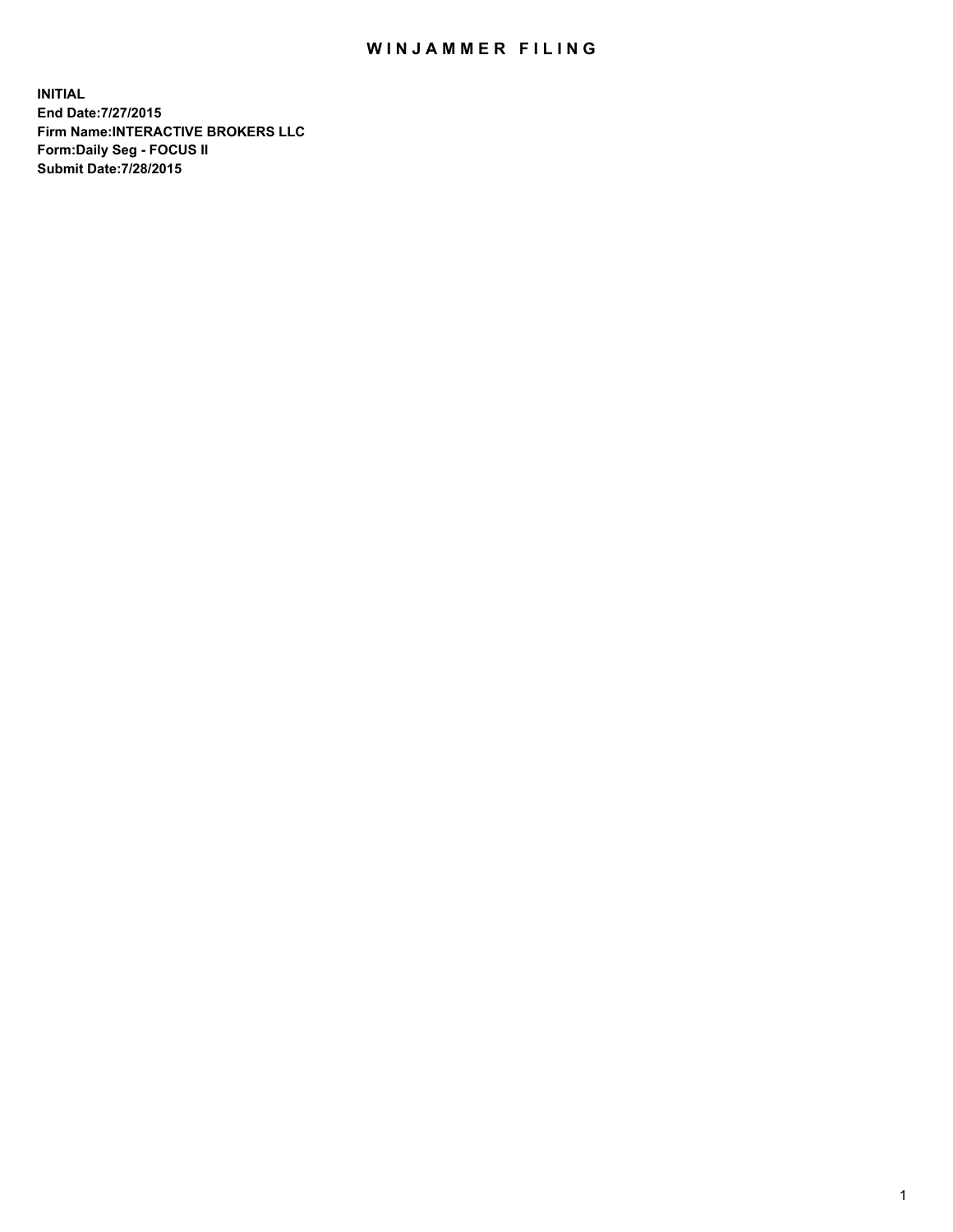## **INITIAL End Date:7/27/2015 Firm Name:INTERACTIVE BROKERS LLC Form:Daily Seg - FOCUS II Submit Date:7/28/2015 Daily Segregation - Cover Page**

| Name of Company<br><b>Contact Name</b><br><b>Contact Phone Number</b><br><b>Contact Email Address</b>                                                                                                                                                                                                                          | <b>INTERACTIVE BROKERS LLC</b><br><b>Michael Ellman</b><br>203-422-8926<br>mellman@interactivebrokers.co<br>$m$ |
|--------------------------------------------------------------------------------------------------------------------------------------------------------------------------------------------------------------------------------------------------------------------------------------------------------------------------------|-----------------------------------------------------------------------------------------------------------------|
| FCM's Customer Segregated Funds Residual Interest Target (choose one):<br>a. Minimum dollar amount: ; or<br>b. Minimum percentage of customer segregated funds required:% ; or<br>c. Dollar amount range between: and; or<br>d. Percentage range of customer segregated funds required between: % and %.                       | $\overline{\mathbf{0}}$<br>0<br>155,000,000 245,000,000<br>00                                                   |
| FCM's Customer Secured Amount Funds Residual Interest Target (choose one):<br>a. Minimum dollar amount: ; or<br>b. Minimum percentage of customer secured funds required:%; or<br>c. Dollar amount range between: and; or<br>d. Percentage range of customer secured funds required between: % and %.                          | $\overline{\mathbf{0}}$<br>0<br>80,000,000 120,000,000<br>0 <sub>0</sub>                                        |
| FCM's Cleared Swaps Customer Collateral Residual Interest Target (choose one):<br>a. Minimum dollar amount: ; or<br>b. Minimum percentage of cleared swaps customer collateral required:% ; or<br>c. Dollar amount range between: and; or<br>d. Percentage range of cleared swaps customer collateral required between:% and%. | $\overline{\mathbf{0}}$<br>$\underline{\mathbf{0}}$<br>0 <sub>0</sub><br>0 <sub>0</sub>                         |

Attach supporting documents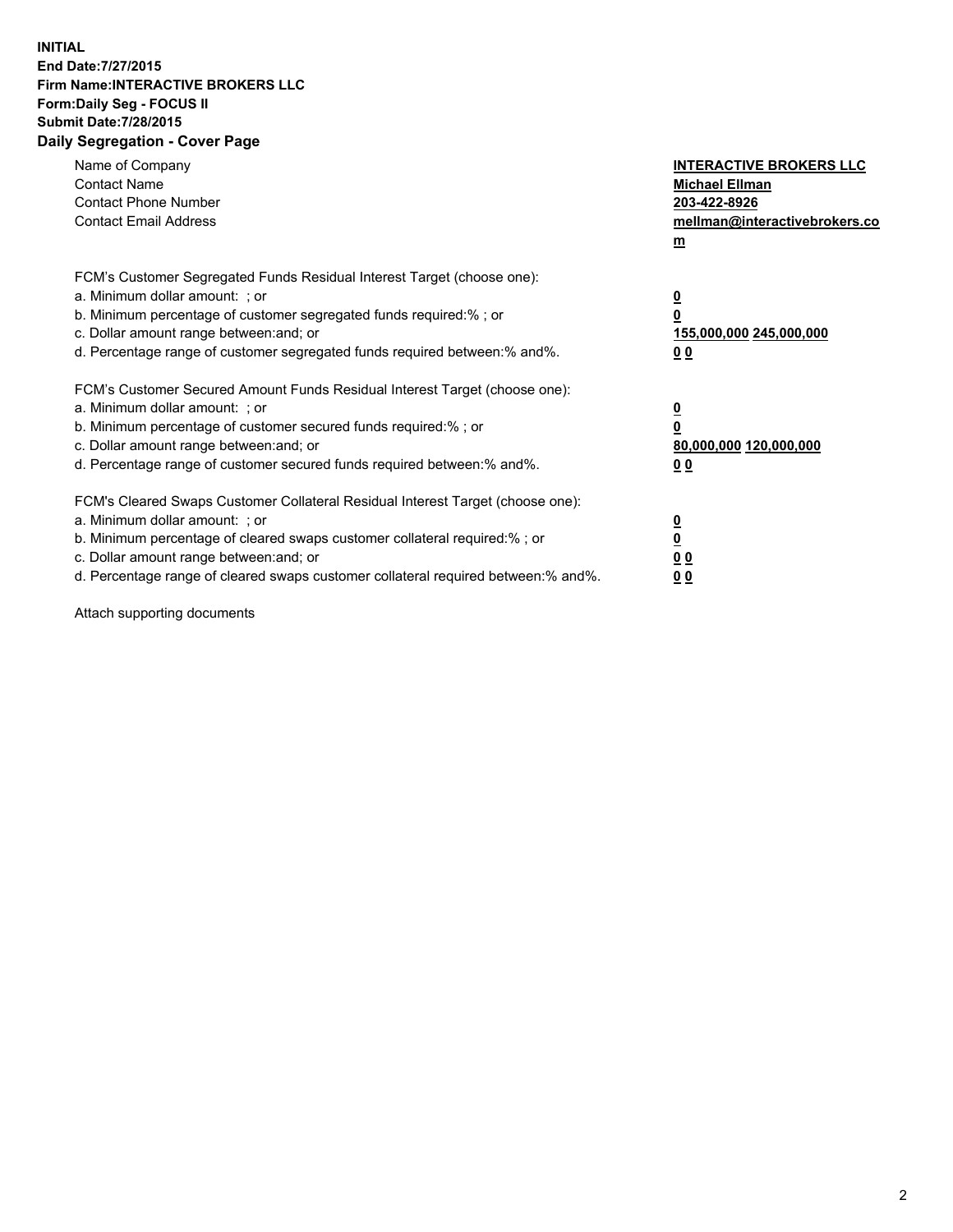## **INITIAL End Date:7/27/2015 Firm Name:INTERACTIVE BROKERS LLC Form:Daily Seg - FOCUS II Submit Date:7/28/2015 Daily Segregation - Secured Amounts**

|     | Foreign Futures and Foreign Options Secured Amounts                                                |                                          |
|-----|----------------------------------------------------------------------------------------------------|------------------------------------------|
|     | Amount required to be set aside pursuant to law, rule or regulation of a foreign                   | $0$ [7305]                               |
|     | government or a rule of a self-regulatory organization authorized thereunder                       |                                          |
| 1.  | Net ledger balance - Foreign Futures and Foreign Option Trading - All Customers                    |                                          |
|     | A. Cash                                                                                            | 408,238,266 [7315]                       |
|     | B. Securities (at market)                                                                          | $0$ [7317]                               |
| 2.  | Net unrealized profit (loss) in open futures contracts traded on a foreign board of trade          | 5,483,537 [7325]                         |
| 3.  | Exchange traded options                                                                            |                                          |
|     | a. Market value of open option contracts purchased on a foreign board of trade                     | 44,667 [7335]                            |
|     | b. Market value of open contracts granted (sold) on a foreign board of trade                       | -110,253 [7337]                          |
| 4.  | Net equity (deficit) (add lines 1.2. and 3.)                                                       | 413,656,217 [7345]                       |
| 5.  | Account liquidating to a deficit and account with a debit balances - gross amount                  | <b>83,542</b> [7351]                     |
|     | Less: amount offset by customer owned securities                                                   | 0 [7352] 83,542 [7354]                   |
| 6.  | Amount required to be set aside as the secured amount - Net Liquidating Equity                     | 413,739,759 [7355]                       |
|     | Method (add lines 4 and 5)                                                                         |                                          |
| 7.  | Greater of amount required to be set aside pursuant to foreign jurisdiction (above) or line        | 413,739,759 [7360]                       |
|     | 6.                                                                                                 |                                          |
|     | FUNDS DEPOSITED IN SEPARATE REGULATION 30.7 ACCOUNTS                                               |                                          |
| 1.  | Cash in banks                                                                                      |                                          |
|     | A. Banks located in the United States                                                              | $-142$ [7500]                            |
|     | B. Other banks qualified under Regulation 30.7                                                     | 0 [7520] -142 [7530]                     |
| 2.  | Securities                                                                                         |                                          |
|     | A. In safekeeping with banks located in the United States                                          | 447,914,113 [7540]                       |
|     | B. In safekeeping with other banks qualified under Regulation 30.7                                 | 0 [7560] 447,914,113 [7570]              |
| 3.  | Equities with registered futures commission merchants                                              |                                          |
|     | A. Cash                                                                                            | $0$ [7580]                               |
|     | <b>B.</b> Securities                                                                               | $0$ [7590]                               |
|     | C. Unrealized gain (loss) on open futures contracts                                                | $0$ [7600]                               |
|     | D. Value of long option contracts                                                                  | $0$ [7610]                               |
|     | E. Value of short option contracts                                                                 | 0 [7615] 0 [7620]                        |
| 4.  | Amounts held by clearing organizations of foreign boards of trade                                  |                                          |
|     | A. Cash                                                                                            | $0$ [7640]                               |
|     | <b>B.</b> Securities                                                                               | $0$ [7650]                               |
|     | C. Amount due to (from) clearing organization - daily variation                                    | $0$ [7660]                               |
|     | D. Value of long option contracts<br>E. Value of short option contracts                            | $0$ [7670]                               |
| 5.  |                                                                                                    | 0 [7675] 0 [7680]                        |
|     | Amounts held by members of foreign boards of trade<br>A. Cash                                      |                                          |
|     |                                                                                                    | 106,977,504 [7700]                       |
|     | <b>B.</b> Securities                                                                               | $0$ [7710]                               |
|     | C. Unrealized gain (loss) on open futures contracts<br>D. Value of long option contracts           | -1,484,437 [7720]                        |
|     | E. Value of short option contracts                                                                 | 44,674 [7730]                            |
| 6.  |                                                                                                    | -110,251 [7735] 105,427,490 [7740]       |
| 7.  | Amounts with other depositories designated by a foreign board of trade<br>Segregated funds on hand | 0 [7760]                                 |
| 8.  | Total funds in separate section 30.7 accounts                                                      | $0$ [7765]                               |
| 9.  | Excess (deficiency) Set Aside for Secured Amount (subtract line 7 Secured Statement                | 553,341,461 [7770]<br>139,601,702 [7380] |
|     | Page 1 from Line 8)                                                                                |                                          |
| 10. | Management Target Amount for Excess funds in separate section 30.7 accounts                        | 80,000,000 [7780]                        |
| 11. | Excess (deficiency) funds in separate 30.7 accounts over (under) Management Target                 | 59,601,702 [7785]                        |
|     |                                                                                                    |                                          |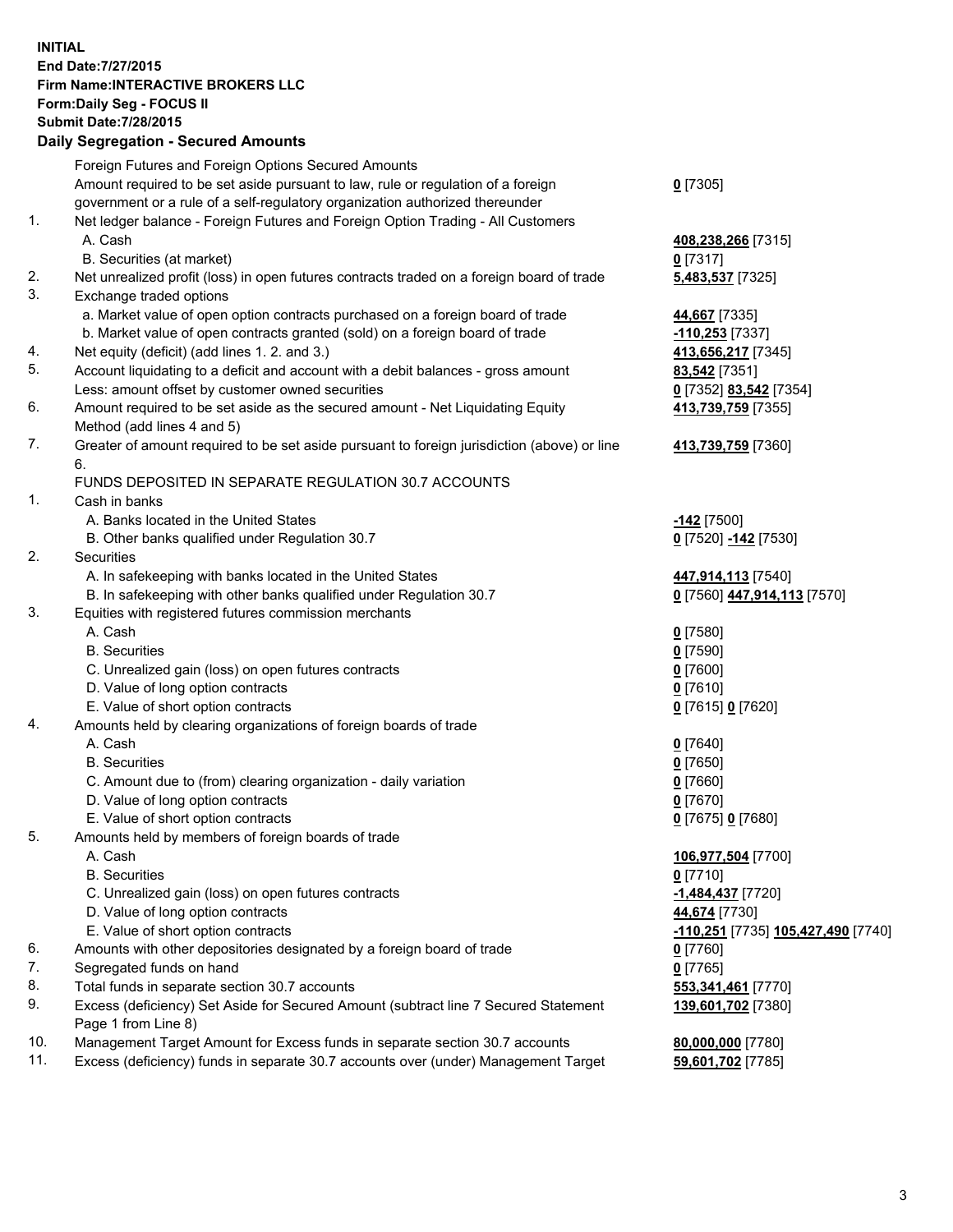**INITIAL End Date:7/27/2015 Firm Name:INTERACTIVE BROKERS LLC Form:Daily Seg - FOCUS II Submit Date:7/28/2015 Daily Segregation - Segregation Statement** SEGREGATION REQUIREMENTS(Section 4d(2) of the CEAct) 1. Net ledger balance A. Cash **2,681,823,956** [7010] B. Securities (at market) **0** [7020] 2. Net unrealized profit (loss) in open futures contracts traded on a contract market **6,502,767** [7030] 3. Exchange traded options A. Add market value of open option contracts purchased on a contract market **92,890,387** [7032] B. Deduct market value of open option contracts granted (sold) on a contract market **-167,729,180** [7033] 4. Net equity (deficit) (add lines 1, 2 and 3) **2,613,487,930** [7040] 5. Accounts liquidating to a deficit and accounts with debit balances - gross amount **315,257** [7045] Less: amount offset by customer securities **0** [7047] **315,257** [7050] 6. Amount required to be segregated (add lines 4 and 5) **2,613,803,187** [7060] FUNDS IN SEGREGATED ACCOUNTS 7. Deposited in segregated funds bank accounts A. Cash **474,301,587** [7070] B. Securities representing investments of customers' funds (at market) **1,349,518,048** [7080] C. Securities held for particular customers or option customers in lieu of cash (at market) **0** [7090] 8. Margins on deposit with derivatives clearing organizations of contract markets A. Cash **17,085,694** [7100] B. Securities representing investments of customers' funds (at market) **107,233,789** [7110] C. Securities held for particular customers or option customers in lieu of cash (at market) **0** [7120] 9. Net settlement from (to) derivatives clearing organizations of contract markets **-104,154** [7130] 10. Exchange traded options A. Value of open long option contracts **1,346,418** [7132] B. Value of open short option contracts **and the set of open short option contracts -3,599,809** [7133] 11. Net equities with other FCMs A. Net liquidating equity **-65,972,169** [7140] B. Securities representing investments of customers' funds (at market) **942,926,174** [7160] C. Securities held for particular customers or option customers in lieu of cash (at market) **0** [7170] 12. Segregated funds on hand **0** [7150] 13. Total amount in segregation (add lines 7 through 12) **2,822,735,578** [7180] 14. Excess (deficiency) funds in segregation (subtract line 6 from line 13) **208,932,391** [7190] 15. Management Target Amount for Excess funds in segregation **155,000,000** [7194]

16. Excess (deficiency) funds in segregation over (under) Management Target Amount Excess

**53,932,391** [7198]